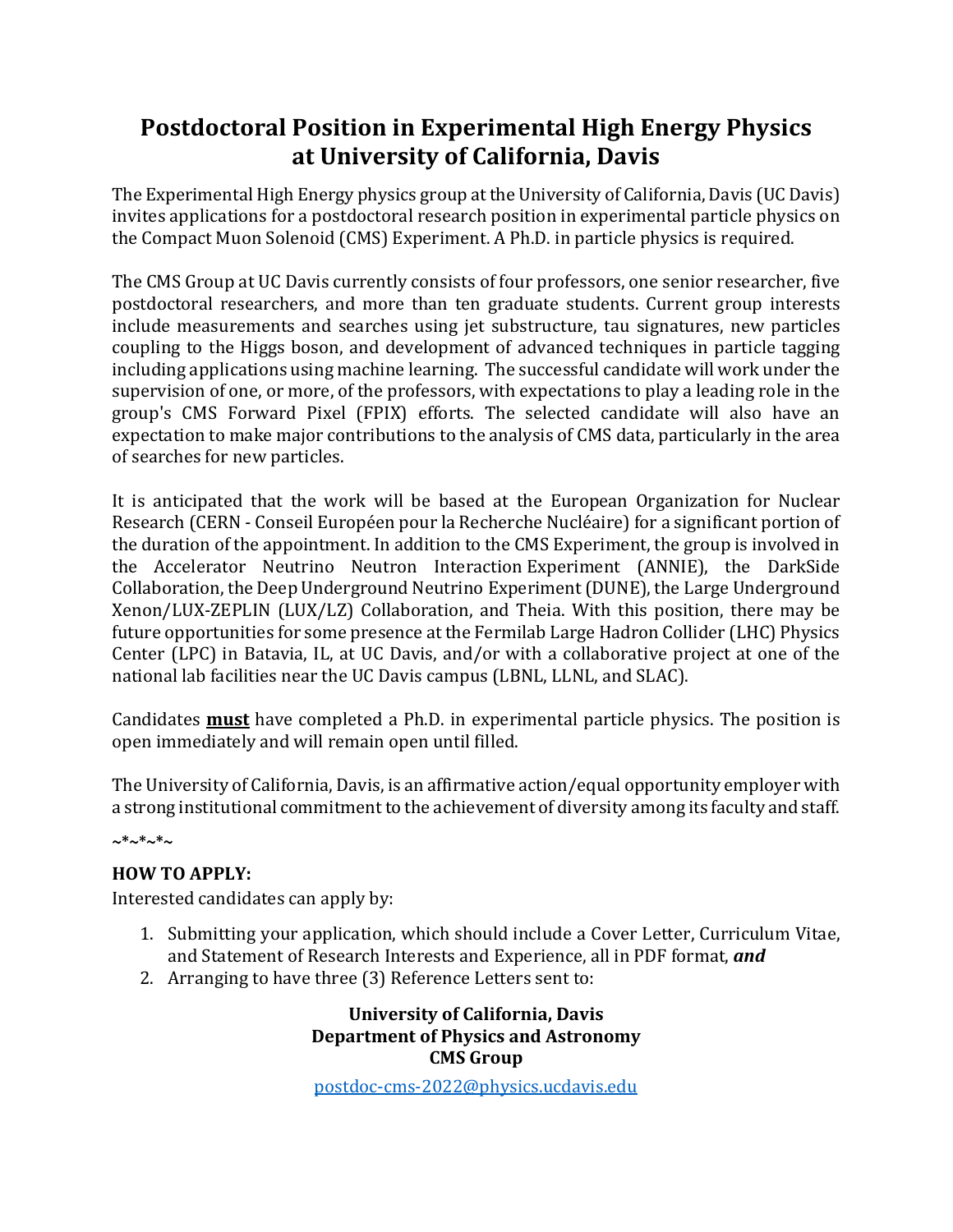# **Contact:**

Please direct all inquiries here: [postdoc-cms-2022@physics.ucdavis.edu](mailto:postdoc-cms-2022@physics.ucdavis.edu)

*Physics & Astronomy Department Employment: <https://physics.ucdavis.edu/employment> Direct Posting: <http://www.physics.ucdavis.edu/employment/docs/postdoc-cms-2022.pdf>* **~\*~\*~\*~**

# **The University**

The University of California, Davis (UC Davis) is a distinguished university, ranked 5th nationally by the Wall Street Journal/Times Higher Education and 11th nationally by US News and World Report among U.S. public universities overall and for research funding. It is also ranked #1 by Forbes Magazine as "The 13 Most Important STEM Colleges for Women." Forbes has also ranked UC Davis as 52nd among the Best Employers for Diversity. Please review the full position description to learn more about the acclaimed university and the notable rankings we have received regarding diversity, environmental sustainability, worklife balance, and more.

# **Our Commitment to Inclusive Excellence**

UC Davis is committed to inclusive excellence by advancing equity, diversity, and inclusion in all that we do. UC Davis celebrates the multi-cultural diversity of its community by creating a welcoming and inclusive environment demonstrated through a variety of resources and programs available to academics, staff, and students. Diversity, equity, inclusion, and belonging are core values of UC Davis that are embedded within ou[r Principles of Community](https://diversity.ucdavis.edu/principles-community)  and are tied with how to best serve our student population. Our excellence in research, teaching, and service can best be fully realized by members of our academic community who share our commitment to these values, which are included in our **Diversity and Inclusion** [Strategic Vision, o](https://diversity.ucdavis.edu/about/strategic-plan)ur strategic plan: ["To Boldly Go," o](https://leadership.ucdavis.edu/strategic-plan)ur Principles of Community, the Office [of Academic Affairs' Mission Statement,](https://academicaffairs.ucdavis.edu/mission-statement) and the [UC Board of Regents Policy 4400: Policy on](https://regents.universityofcalifornia.edu/governance/policies/4400.html)  [University of California Diversity Statement. U](https://regents.universityofcalifornia.edu/governance/policies/4400.html)C Davis is making important progress towards our goal of achieving federal designation as a [Hispanic-](https://diversity.ucdavis.edu/hsi) [Serving Institution and an Asian](https://diversity.ucdavis.edu/hsi)  [American, Native American, and Pacific Islander-Serving Institution.](https://diversity.ucdavis.edu/hsi) The [Office of Diversity,](https://diversity.ucdavis.edu/)  [Equity, and Inclusion](https://diversity.ucdavis.edu/) offers a plethora of resources on their website, and th[e Office of Health](https://health.ucdavis.edu/diversity-inclusion/)  [Equity, Diversity, and Inclusion \(HEDI\) h](https://health.ucdavis.edu/diversity-inclusion/)ave outlined similar goals in their Anti-Racism and DEI Action Plan." There are a plethora of links available on the [About Us w](https://www.ucdavis.edu/about)ebpage where you can learn more about our Administration, Diversity and Inclusion, Rankings, Locations, Native American Land Acknowledgement, Sustainability, Visiting UC Davis, UC Davis Health, and Campus Safety*.*

#### **EEO Statement**

We are an Affirmative Action/Equal Opportunity employer, and particularly encourage applications from members of historically underrepresented racial/ethnic groups, women, individuals with disabilities, veterans, LGBTQ community members, and others who demonstrate the ability to help us achieve our vision of a diverse and inclusive community. The complete University of California nondiscrimination and affirmative action policy can be found here: [http://policy.ucop.edu/doc/4000376/NondiscrimAffirmAct.](http://policy.ucop.edu/doc/4000376/NondiscrimAffirmAct)